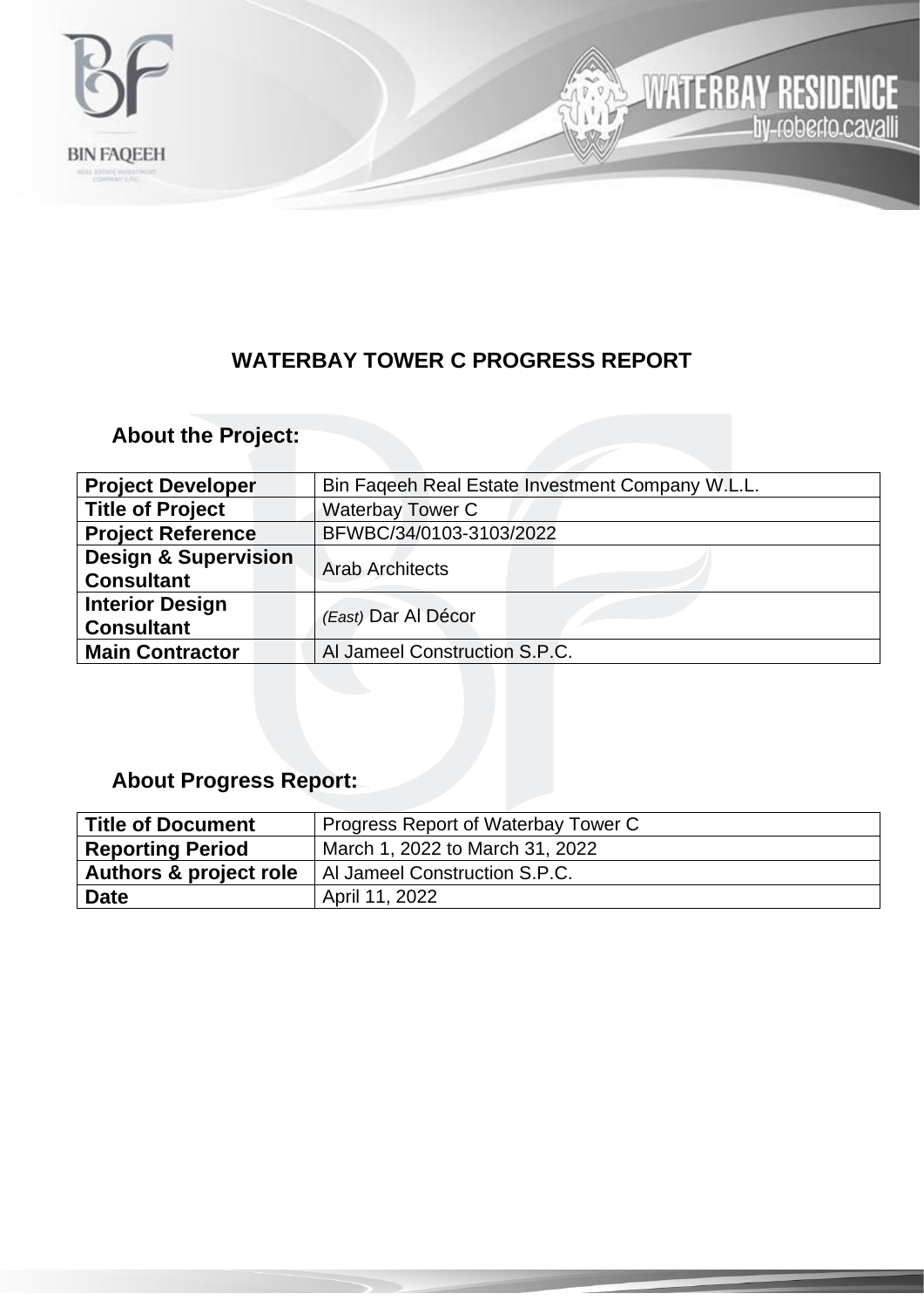# $\overline{P}$  $\mathbb{R}$ **BIN FAQEEH**



|                                                                                        | <b>PERCENTAGE</b> |                |  |  |
|----------------------------------------------------------------------------------------|-------------------|----------------|--|--|
| <b>DESCRIPTION</b>                                                                     | $(\%)$ OF         | <b>REMARKS</b> |  |  |
|                                                                                        | <b>COMPLETION</b> |                |  |  |
| <b>TOWER C (FRONT AND REAR PORTION)</b>                                                |                   |                |  |  |
| <b>SUB STRUCTURE</b>                                                                   | 100%              | Completed      |  |  |
| <b>SUPER STRUCTURE</b>                                                                 |                   |                |  |  |
| Structural 1st Floor to Roof Floor<br>1.                                               | 100%              | Completed      |  |  |
| 2.<br><b>Structural Roof Floor</b>                                                     | 100%              | Completed      |  |  |
| <b>Block Works Basement to Roof Floor</b><br>3.                                        | 100%              | Completed      |  |  |
| Plastering Works Basement to Roof Floor<br>4.                                          | 100%              | Completed      |  |  |
| 5.<br>Primer, Putty and 1 <sup>st</sup> Coat Paint (Ceiling)                           |                   |                |  |  |
| Basement 1, 2 and 3<br>a.                                                              | 100%              | Completed      |  |  |
| <b>Ground Floor</b><br>$\mathbf b$ .                                                   | 85%               | In Progress    |  |  |
| 1st Floor to 6th Floor<br>c.                                                           | 95%               | In Progress    |  |  |
| 7 <sup>th</sup> Floor to 8 <sup>th</sup> Floor<br>d.                                   | 90%               | In Progress    |  |  |
| 9th Floor<br>e.                                                                        | 70%               | In Progress    |  |  |
| f.<br>10 <sup>th</sup> Floor                                                           | 25%               | In Progress    |  |  |
| Primer, Putty and 1st Coat Paint (Wall)<br>6.                                          |                   |                |  |  |
| Basement - 2 and 3<br>a.                                                               | 90%               | In Progress    |  |  |
| Basement-1<br>b.                                                                       | 75%               | In Progress    |  |  |
| <b>Ground Floor</b><br>c.                                                              | 70%               | In Progress    |  |  |
| 1st Floor to 4th Floor<br>d.                                                           | 95%               | In Progress    |  |  |
| 5 <sup>th</sup> Floor to 6 <sup>th</sup> Floor<br>e.                                   | 96%               | In Progress    |  |  |
| f.<br>7 <sup>th</sup> Floor                                                            | 90%               | In Progress    |  |  |
| 8 <sup>th</sup> Floor<br>g.                                                            | 95%               | In Progress    |  |  |
| 9th Floor<br>h.                                                                        | 80%               | In Progress    |  |  |
| i.<br>10 <sup>th</sup> Floor                                                           | 40%               | In Progress    |  |  |
| 1st Coat, 2 <sup>nd</sup> Coat Waterproofing & Water leakage Test - Inside Flats<br>7. |                   |                |  |  |
| 1st Floor to 7th Floor<br>a.                                                           | 100%              | Completed      |  |  |
| 8 <sup>th</sup> Floor<br>b.                                                            | 98%               | In Progress    |  |  |
| 9 <sup>th</sup> Floor to 10 <sup>th</sup> Floor<br>$\mathbf{C}$ .                      | 100%              | Completed      |  |  |
| 1st Coat, 2 <sup>nd</sup> Coat Waterproofing & Water leakage Test - Balcony Area<br>8. |                   |                |  |  |
| 1st Floor to 10 <sup>th</sup> Floor<br>a.                                              | 100%              | Completed      |  |  |
| <b>MEP Services for Walls</b><br>9.                                                    |                   |                |  |  |
| a. Basement $-1$ , 2 and 3                                                             | 95%               | In Progress    |  |  |
| b. Ground Floor                                                                        | 100%              | Completed      |  |  |
| c. 1st Floor to 10th Floor                                                             | 100%              | Completed      |  |  |
| d. Roof Floor                                                                          | 80%               | In Progress    |  |  |
| 10. MEP Services for Ceiling                                                           |                   |                |  |  |
| Basement $-1$ , 2 and 3<br>a.                                                          | 95%               | In Progress    |  |  |
| <b>Ground Floor</b><br>b.                                                              | 100%              | Completed      |  |  |
| 1st Floor to 6th Floor<br>c.                                                           | 100%              | Completed      |  |  |
| 7 <sup>th</sup> Floor<br>d.                                                            | 95%               | In Progress    |  |  |
| 8 <sup>th</sup> Floor to 10 <sup>th</sup> Floor<br>e.                                  | 100%              | Completed      |  |  |
| f.<br>Roof Floor                                                                       | 70%               | In Progress    |  |  |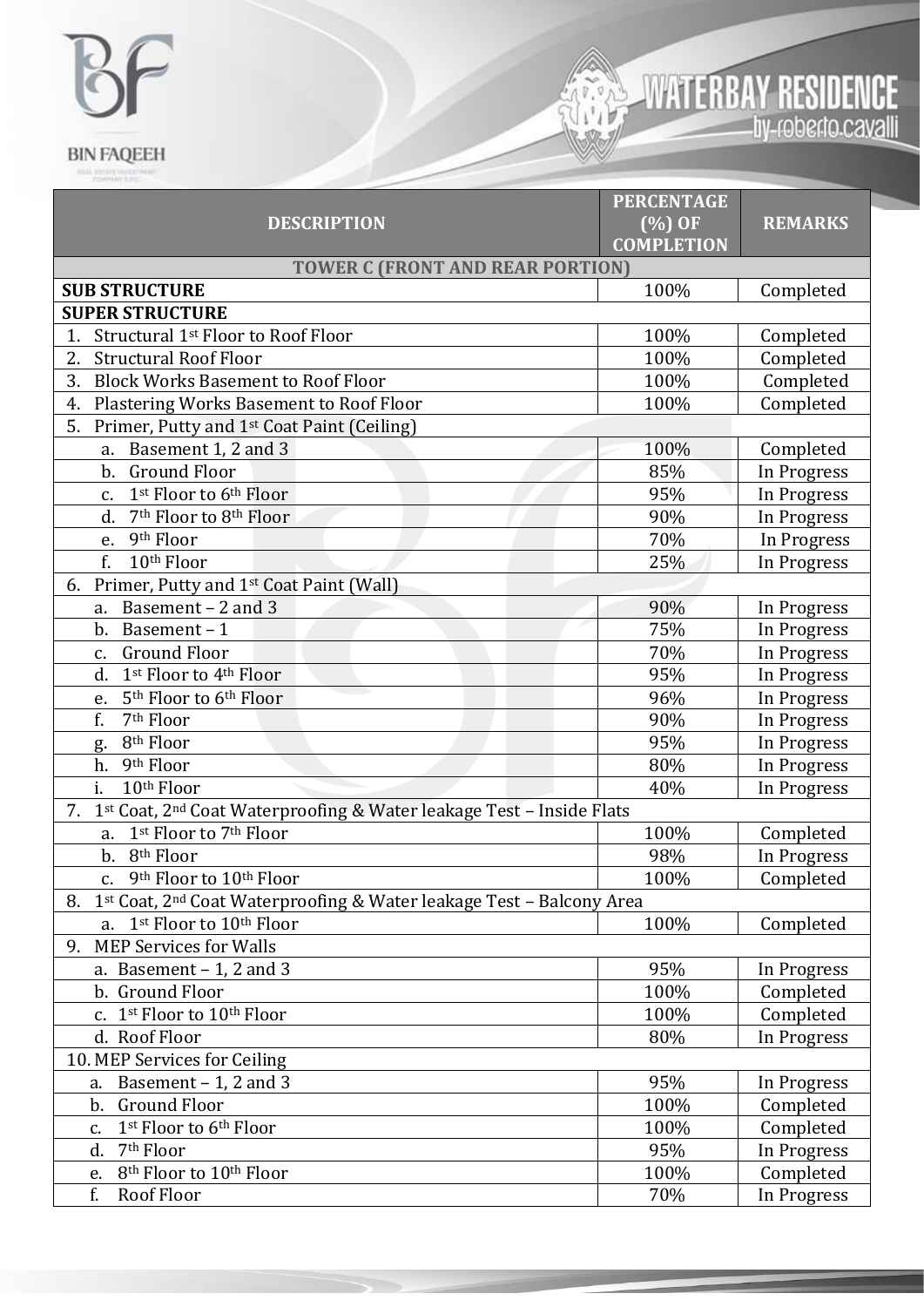

#### **Y RESIDENCE**<br>hy-roberto.cavalli Ŧ R 啊

 $\mathbf{v}$ 



*Installation of Aluminum Wall Cladding and Glass Works (External Area)*